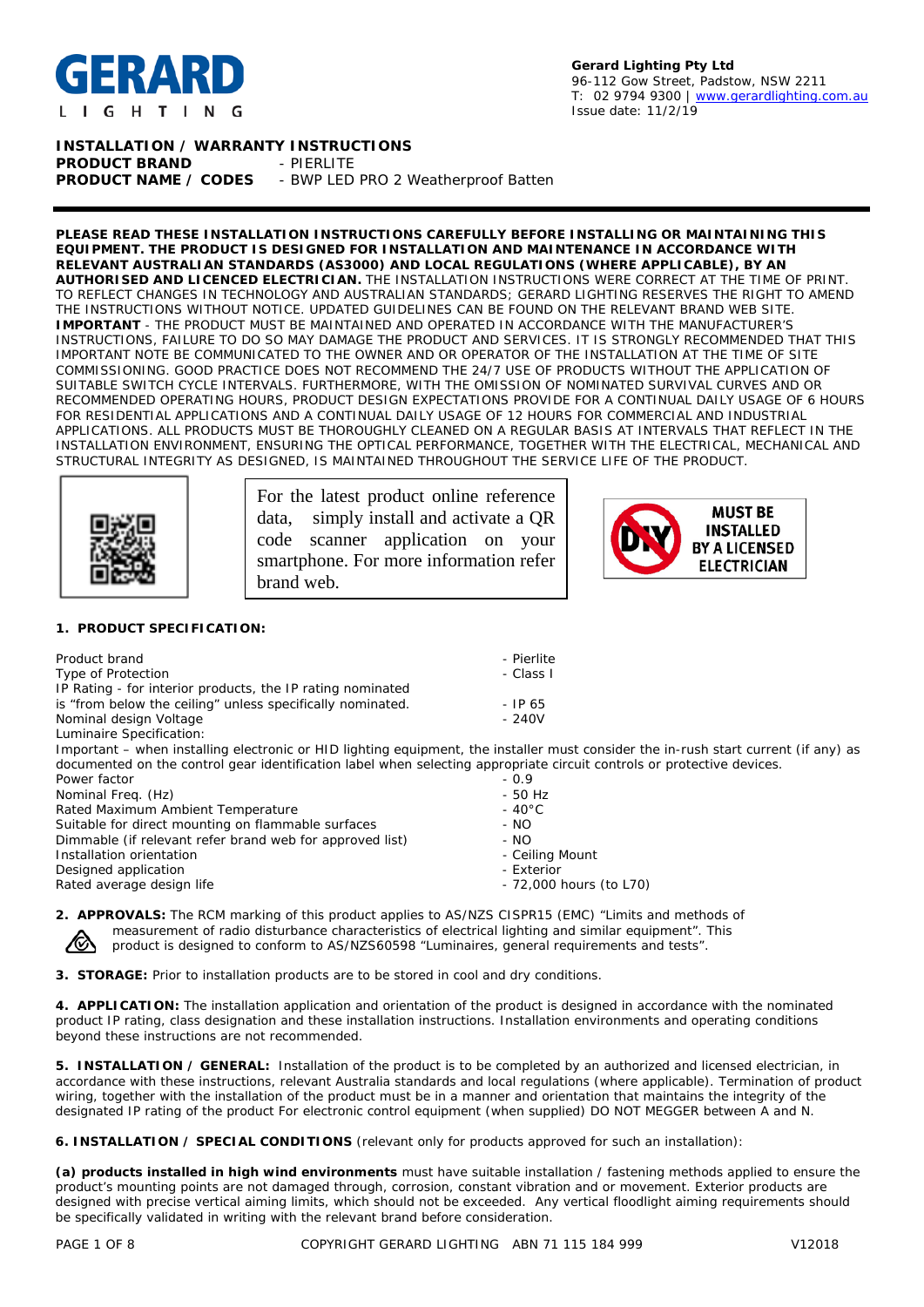# IERARD **IGHTING**

**Gerard Lighting Pty Ltd** 96-112 Gow Street, Padstow, NSW 2211 T: 02 9794 9300 | [www.gerardlighting.com.au](http://www.gerardlighting.com.au/) Issue date: 11/2/19

**(b) products installed in corrosive or salt laden environments** require special consideration and such; specific product selection, inclusive of suitable fastening methods and extensive ongoing maintenance of products installed in these environments require professional advice. It is essential that all aspects of the product selection, material specification and maintenance are specifically designed for such use and a cleaning program be adopted that maintains the design integrity of the product. **(c) interior highbay products** must be vertically suspended. The method of suspension (chain etc) must be able to support at least 5 times the total weight of the fitting. Do not install where air movement will cause the fitting to swing about, causing wear and tear of attachment points. Luminaires should be installed where access for maintenance is practical and allows for maintenance to be completed in accordance with the manufacturer's recommendations.

**(d) interior (downlight) products** must be installed to ensure the lamp unit or the driver (if supplied) are not covered with any combustible materials or insulation; minimum spacings nominated for these materials are mandatory. Unless otherwise specified, minimum clearances are in accordance with AS3000 requirements. The product is not designed for installation environments which restrict conventional airflow movements eg: enclosed boxes or concrete profiles. For dimming purposes please see the relevant product brand web site for the dimming compatibility chart. When mounting multiple fixtures to conductive structures, it is recommended that the structure is earthed. The mounting facilities provided for the transformer/driver (if any), need only be utilized if in the application of the product is required by AS3000. IP ratings stated (if any) are from below the ceiling unless stated otherwise and the installation of the product must be in a manner that maintains the integrity of the relevant IP rating.

#### **7. MAINTENANCE:**

**(a)** The supply must be isolated before opening or accessing the luminaire. Product maintenance is IMPORTANT and is critical to the products designed performance. The product is to be maintained in accordance with the manufacturer's instructions. For the latest product maintenance guides please go to relevant brand web site. Gerard Lighting is not responsible for any product not maintained in accordance with the recommended procedure or intervals. **(b) lamps (where provided):** The product is designed with the supplied (LEDs) / LAMP/s and it is strongly recommended that any LAMP / (LEDs) changes (if any) be made in accordance with the type, colour and brand supplied. For recommended LAMP / LED maintenance or operating guides (inclusive of recommended product switch cycles and mandatory run-in procedures for HID and Fluorescent lamps when used with dimming circuits), Gerard Lighting recommends the application of the lamp manufacturer's operating guidelines, which can be found on manufacturer's website. Gerard Lighting is not responsible for the product performance of alternative lamp/s used. As a member of FluroCycle, we encourage recycling of lamps and components. **(c) battery (where provided):** The battery is designed with a rated average battery design life of 50,000 hours in standby mode. The battery is supported with a standard 4 year warranty; conditional of the product being maintained and operated in accordance with the manufacturer's guidelines and tested in accordance with AS/NZS2293. For guidelines see product installation instructions or visit the relevant brand web site. **(d) for products supplied with glass visors or covers**, do not operate the product with a damaged visor or cover; it is recommended the product be turned off, area surrounding the product vacated and the damaged glass replaced by a professional installer immediately.

**8. WARRANTY INSTRUCTIONS:** For the purpose of warranty claims (if any) the following instructions apply: **Warranty components** – THE PRODUCT, (identified as the THE PRODUCT only). **Warranty period** - The above products are provided with a warranty of Seven(7) year/s or 25,000 hours of operation (which ever arrives first) against manufacturing defects or failure to perform to specifications for products installed by an authorised installer in accordance with the manufacturer's installation instructions and which have not been subject to incorrect operation or maintenance, unauthorised modification or damage arising from any intervening cause. **Warranty reference** - The warranty reference date commences from the date of purchase. **Warranty point of contact** – Gerard Lighting Pty Ltd, 96 Gow Street Padstow NSW 2211, phone T 02 9794 9300 contact – Gerard Lighting After Sales Support.

#### **Warranty claim procedure** – For the purpose of making a claim the customer must:

1. Contact the "point of contact" above and upon provision of proof of purchase the customer will receive a goods return advice (GRA) number. 2. At the customer's expense, collect and return the goods to the "point of contact" with the issued GRA number. 3. Upon receipt of the goods, Gerard Lighting will review the claim and if found to be accepted, Gerard Lighting will return a replacement product to the customer to install at the customer's expense. Alternatively if the claim is rejected, the customer may request the return of the goods at their expense. **Consumer Contracts** - The benefits to the customer given by the Gerard Lighting warranty are in addition to other rights and remedies of the customer if the goods are the subject of a Consumer Contract under the Australian Consumer Law. In that event the following statement is required to be brought to the Consumer's attention:- *Our goods come with guarantees that cannot be excluded under the Australian Consumer Law. You are entitled to a replacement or refund for a major failure and for compensation for any other reasonably foreseeable loss or damage. You are also entitled to have the goods repaired or replaced if the goods fail to be of acceptable quality and the failure does not amount to a major failure.* **Limitation of Liability** – if the goods are not purchased by the customer under a Consumer Contract within the Australian Consumer Law then but not otherwise;- (a) the Company is not liable in tort for any loss or damage suffered by the customer or by any third party; and (b) in no circumstances is Gerard Lighting liable to the customer or to any third party for any loss of profits, loss of anticipated savings, economic loss or interruption of business or for any indirect or consequential loss (Consequential Loss). **Terms of Sale** – these Warranty provisions are in substitution for any inconsistent provisions in the Gerard Lighting Terms and Conditions of Sale in so far as they apply to the Warranty components.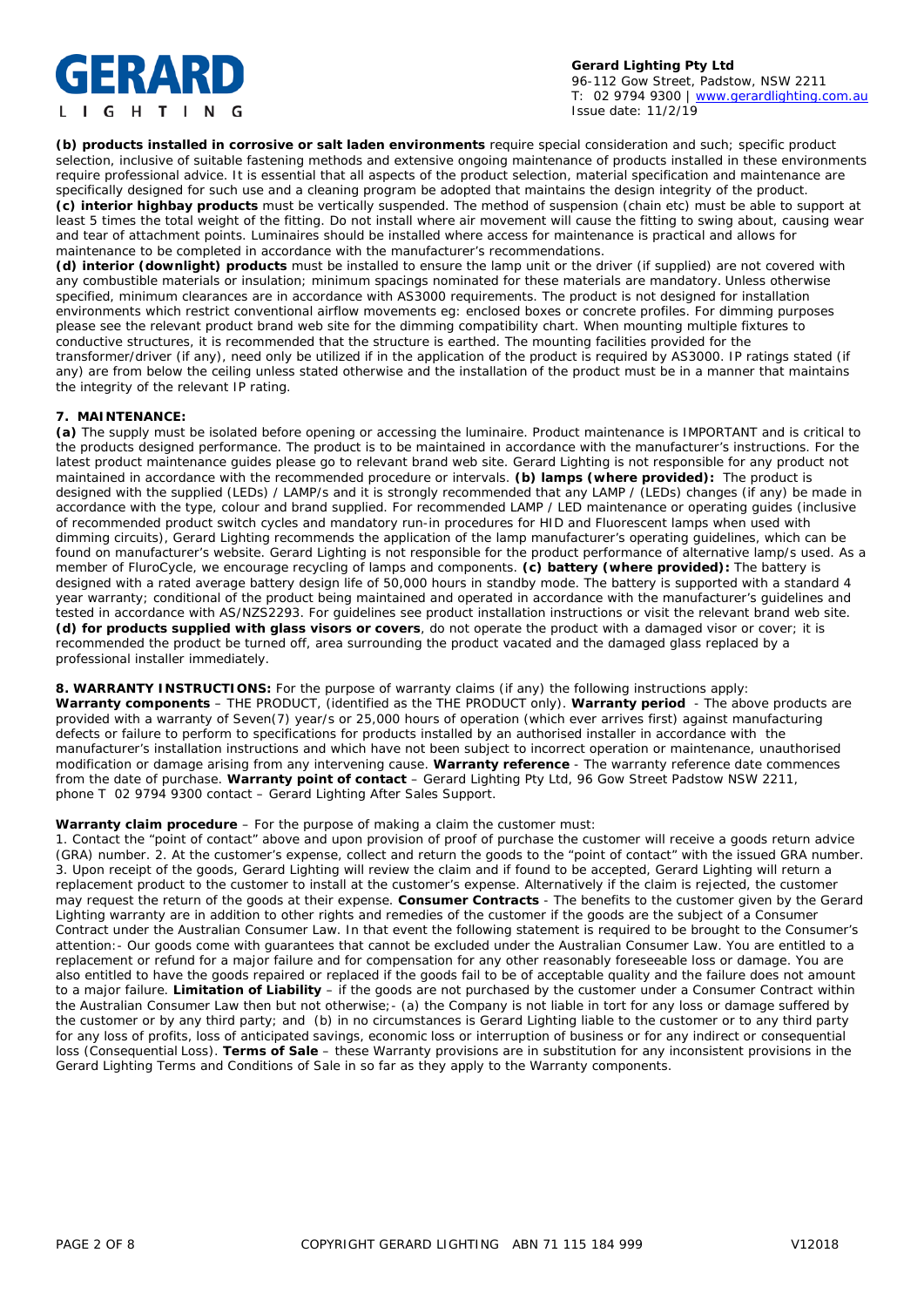

# **Product Specification & DIP Switch Settings**

(1200mm/600mm/DALI/NON-DALI/Sensor in 4000k)

| Luminaire<br>Option                                                                     | <b>Product Code</b>                                 | Description                                                                      | Wattage | <b>Drive Current</b><br>(mA) | Lumens<br>Output          | DIP Switch-<br><b>Driver Settings</b>                  | Line<br>Current (A) |
|-----------------------------------------------------------------------------------------|-----------------------------------------------------|----------------------------------------------------------------------------------|---------|------------------------------|---------------------------|--------------------------------------------------------|---------------------|
| <b>BWP584E4</b><br>1 Product<br>with 3<br><b>BWP354E4</b><br>options<br><b>BWP254E4</b> |                                                     | <b>BWP LED PRO 2</b><br>BATTEN 1200MM<br>58W/35W/25W                             | 58W     | 1400mA                       | 7199lm                    | 54321<br>ON ALCOADE05                                  | 0.25A               |
|                                                                                         |                                                     |                                                                                  | 35W     | 900mA                        | 4768lm                    | 54<br>321<br>ON ALCOADE05                              | 0.16A               |
|                                                                                         | 4000K IP65                                          | 25W                                                                              | 650mA   | 3521lm                       | 5 4 3 2 1<br>ON ALCOADE05 | 0.12A                                                  |                     |
|                                                                                         | <b>BWP584D4</b>                                     | <b>BWP LED PRO2</b><br>BATTEN 1200MM<br><b>DALI</b><br>58W/35W/25W<br>4000K IP65 | 58W     | 1400mA                       | 7169lm                    | 5432<br>1<br>ON ALCOADE05                              | 0.25A               |
| with 3                                                                                  | 1 Product<br>BWP354D4<br>options<br><b>BWP254D4</b> |                                                                                  | 35W     | 900mA                        | 4508lm                    | 5 4 3 2 1<br>ON ALCOADE05                              | 0.16A               |
|                                                                                         |                                                     |                                                                                  | 25W     | 650mA                        | 3278lm                    | 321<br>54<br>ON ALCOADE05                              | 0.12A               |
|                                                                                         | <b>BWP584D4M</b>                                    | <b>BWP LED PRO2</b><br>BATTEN 1200MM<br>DALI DIM SENSOR                          | 58W     | 1400mA                       | 7172lm                    | 5 4 3 2 1<br>ON ALCOADE05                              | 0.25A               |
| 1 Product<br>with 3                                                                     | <b>BWP354D4M</b>                                    |                                                                                  | 35W     | 900mA                        | 4508lm                    | 5 4 3 2 1<br>ON ALCOADE05                              | 0.16A               |
| options                                                                                 | <b>BWP254D4M</b>                                    | 58/35/25W 4K<br><b>IP65</b>                                                      | 25W     | 650mA                        | 3278lm                    | 5 4 3 2 1<br>ON ALCOADE05                              | 0.12A               |
|                                                                                         | BWP584D4/S4                                         | <b>BWP LED PRO2</b>                                                              | 58W     | 1400mA                       | 7169lm                    | 54321<br>ALCOADE05                                     | 0.25A               |
| with 3<br>options                                                                       | 1 Product<br>BWP354D4/S4                            | BATTEN 1200MM<br>DALI EMERGENC<br>58W/35W/25W<br><b>4K IP65</b>                  | 35W     | 900mA                        | 4508lm                    | 5 4 3 2 1<br>ON ALCOADE05                              | 0.16A               |
|                                                                                         | BWP254D4/S4                                         |                                                                                  | 25W     | 650mA                        | 3278lm                    | 54<br>3 2<br>$\mathbf 1$<br>ON ALCOADE05               | 0.12A               |
|                                                                                         | <b>BWP352E4</b>                                     | <b>BWP LED PRO2</b><br>BATTEN 600MM<br>35W/25W/10W<br>4000K IP65                 | 35W     | 1400mA                       | 4560lm                    | 54321<br>ON ALCOADE05                                  | 0.17                |
| 1 Product<br>with 3                                                                     | <b>BWP252E4</b>                                     |                                                                                  | 25W     | 900mA                        | 3042lm                    | 5 4 3 2 1<br>ON ALCOADE05                              | 0.12                |
| options                                                                                 | <b>BWP102E4</b>                                     |                                                                                  | 10W     | 350 <sub>m</sub> A           | 1275lm                    | 54321<br>- - - -<br>ON ALCOADE05                       | 0.16                |
|                                                                                         | <b>BWP352D4</b>                                     | <b>BWP LED PRO2</b>                                                              | 35W     | 1400mA                       | 4522lm                    | 54321<br><u>LULULULU</u>                               | 0.17                |
| 1 Product<br>with 3                                                                     | <b>BWP252D4</b>                                     | <b>BATTEN 600MM</b><br>DALI<br>35W/35W/10W<br>4000K IP65                         | 25W     | 900mA                        | 3117lm                    | 54<br>3 2 1<br>ON ALCOADE05                            | 0.12                |
| options                                                                                 | BWP102D4                                            |                                                                                  | 10W     | 350mA                        | 1311lm                    | 54321<br>ON ALCOADE05                                  | 0.16                |
|                                                                                         | BWP352D4/S4                                         | <b>BWP LED PRO2</b>                                                              | 35W     | 1400mA                       | 4522lm                    | 5 4 3 2 1<br>ON ALCOADE05                              | 0.17                |
| 1 Product<br>with 3                                                                     | BWP252D4/S4                                         | BATTEN 600MM<br><b>DALI EMERG</b><br>35W/25W/10W<br>4000K IP65                   | 25W     | 900 <sub>m</sub> A           | 3117lm                    | $\overline{5}$ 4 3 2 1<br><b> -  -</b><br>ON ALCOADE05 | 0.12                |
| options                                                                                 | BWP102D4/S4                                         |                                                                                  | 10W     | 350mA                        | 1311lm                    | 5 4 3 2 1<br>ON ALCOADE05                              | 0.16                |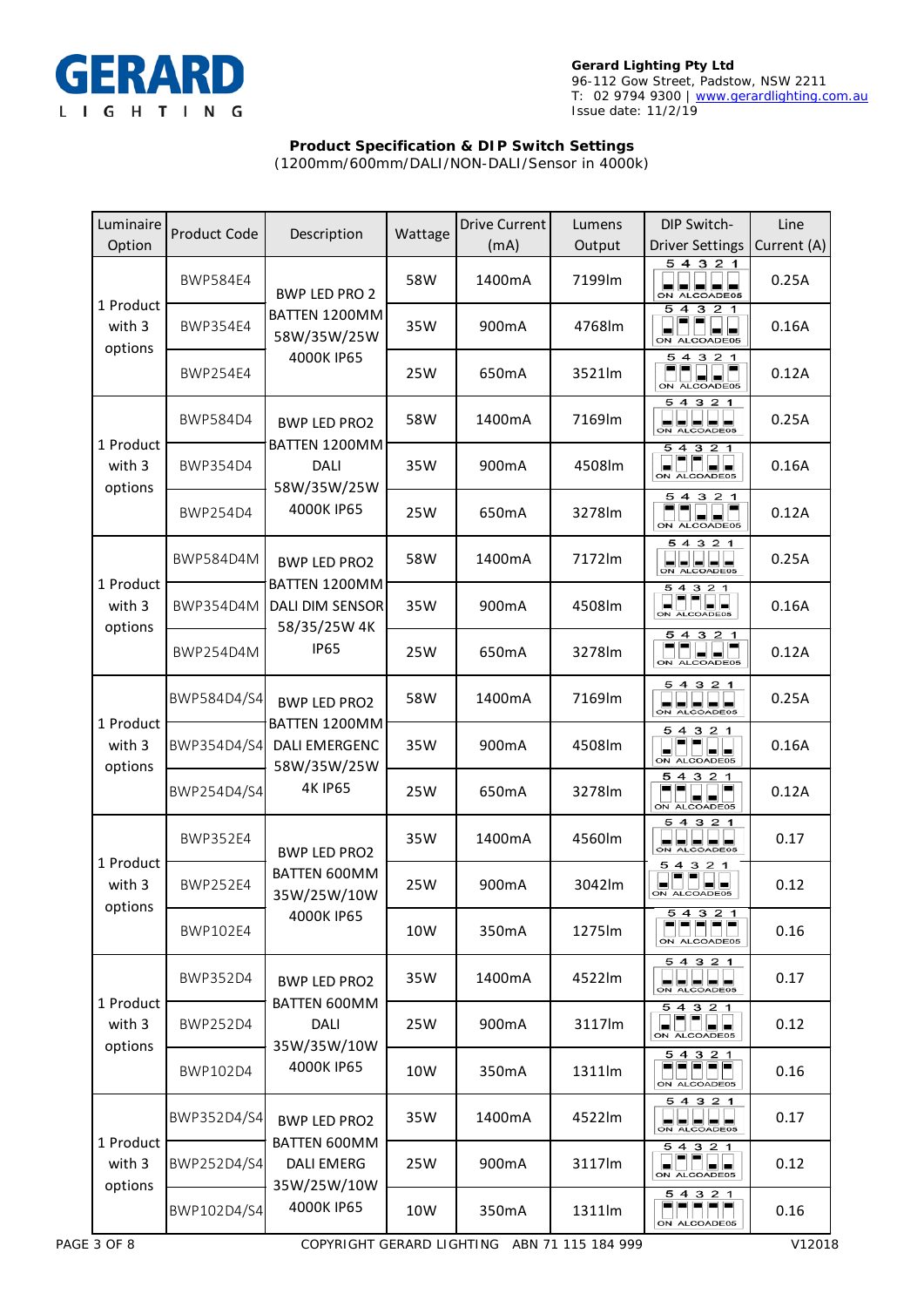

### **Product Specification & DIP Switch Settings**

(1200mm/600mm/DALI/NON-DALI/Sensor in 6500k)

| Luminaire<br>Option        | <b>Product Code</b>                 | Description                                                                           | Wattage | <b>Drive Current</b><br>(mA) | Lumens<br>Output | DIP Switch-<br><b>Driver Settings</b>                                   | Line<br>Current (A) |
|----------------------------|-------------------------------------|---------------------------------------------------------------------------------------|---------|------------------------------|------------------|-------------------------------------------------------------------------|---------------------|
| 1 SKU<br>with 3<br>options | <b>BWP584E6</b>                     | <b>BWP LED PRO 2</b><br>BATTEN 1200MM<br>58W/35W/25W<br>6500K IP65                    | 58W     | 1400mA                       | 7199lm           | 5 4 3 2 1<br>하나님께                                                       | 0.25A               |
|                            | <b>BWP354E6</b>                     |                                                                                       | 35W     | 900 <sub>m</sub> A           | 4768lm           | 5 4 3 2 1<br>ON ALCOADE05                                               | 0.16A               |
|                            | <b>BWP254E6</b>                     |                                                                                       | 25W     | 650 <sub>m</sub> A           | 3521m            | 54321<br>ON ALCOADE05                                                   | 0.12A               |
|                            | <b>BWP584D6</b>                     | <b>BWP LED PRO2</b><br>BATTEN 1200MM<br><b>DALI</b><br>58W/35W/25W<br>6500K IP65      | 58W     | 1400mA                       | 7169lm           | 5 4 3 2 1<br>ON ALCOADE05                                               | 0.25A               |
| 1 SKU<br>with 3<br>options | <b>BWP354D6</b>                     |                                                                                       | 35W     | 900mA                        | 4508lm           | 54<br>321<br>ON ALCOADE05                                               | 0.16A               |
|                            | <b>BWP254D6</b>                     |                                                                                       | 25W     | 650mA                        | 3278lm           | 5<br>$\overline{a}$<br>з<br>21<br>ON ALCOADE05                          | 0.12A               |
| 1 SKU                      | <b>BWP584D6M</b>                    | <b>BWP LED PRO2</b><br>BATTEN 1200MM                                                  | 58W     | 1400mA                       | 7172lm           | 5 4 3 2 1<br>ON ALCOADE05                                               | 0.25A               |
| with 3<br>options          | <b>BWP354D6M</b>                    | DALI DIM SENSOR<br>58/35/25W<br>6500K IP65                                            | 35W     | 900mA                        | 4508lm           | 54<br>321<br>ON ALCOADE05                                               | 0.16A               |
|                            | <b>BWP254D6M</b>                    |                                                                                       | 25W     | 650mA                        | 3278lm           | 54<br>321<br>ON ALCOADE05                                               | 0.12A               |
| 1 SKU                      | BWP584D6/S4                         | <b>BWP LED PRO2</b><br>BATTEN 1200MM<br>DALI EMERGENC<br>58W/35W/25W<br>6500K IP65    | 58W     | 1400mA                       | 7169lm           | 321<br>54<br>ALCOADE05                                                  | 0.25A               |
| with 3<br>options          | BWP354D6/S4                         |                                                                                       | 35W     | 900mA                        | 4508lm           | 54<br>321<br>ON ALCOADE05                                               | 0.16A               |
|                            | BWP254D6/S4                         |                                                                                       | 25W     | 650mA                        | 3278lm           | 54321<br>ON ALCOADE05                                                   | 0.12A               |
| 1 SKU                      | <b>BWP352E6</b>                     | <b>BWP LED PRO2</b><br>BATTEN 600MM<br>35W/35W/10W                                    | 35W     | 1400mA                       | 4560lm           | 54321<br>ON ALCOADE05                                                   | 0.17                |
| with 3<br>options          | <b>BWP252E6</b>                     |                                                                                       | 25W     | 900mA                        | 3042lm           | 54321<br>ON ALCOADE05                                                   | 0.12                |
|                            | BWP102E6                            | 6500K IP65                                                                            | 10W     | 350mA                        | 1275lm           | 54321<br>ON ALCOADE05                                                   | 0.16                |
| 1 SKU                      | BWP352D6<br>BWP252D6<br><b>DALI</b> | <b>BWP LED PRO2</b><br>BATTEN 600MM                                                   | 35W     | 1400mA                       | 4522lm           | 5 4 3 2 1<br>ON ALCOADE05                                               | 0.17                |
| with 3<br>options          |                                     | 35W/35W/10W                                                                           | 25W     | 900mA                        | 3117lm           | 54321<br>$\begin{array}{c}\n\begin{array}{c}\n\end{array}\n\end{array}$ | 0.12                |
|                            | BWP102D6                            | 6500K IP65                                                                            | 10W     | 350mA                        | 1311lm           | 54321<br>ON ALCOADE05                                                   | 0.16                |
| 1 SKU                      | BWP352D6/S4                         | <b>BWP LED PRO2</b><br>BATTEN 600MM<br><b>DALI EMERG</b><br>35W/25W/10W<br>6500K IP65 | 35W     | 1400mA                       | 4522lm           | 5 4 3 2 1<br>ON ALCOADE05                                               | 0.17                |
| with 3<br>options          | BWP252D6/S4                         |                                                                                       | 25W     | 900mA                        | 3117lm           | 54321<br>▄▏<br>▐▄▏▏▄▏<br>ON ALCOADE05                                   | 0.12                |
|                            | BWP102D6/S4                         |                                                                                       | 10W     | 350mA                        | 1311lm           | 5 4 3 2 1<br>▬<br>ON ALCOADE05                                          | 0.16                |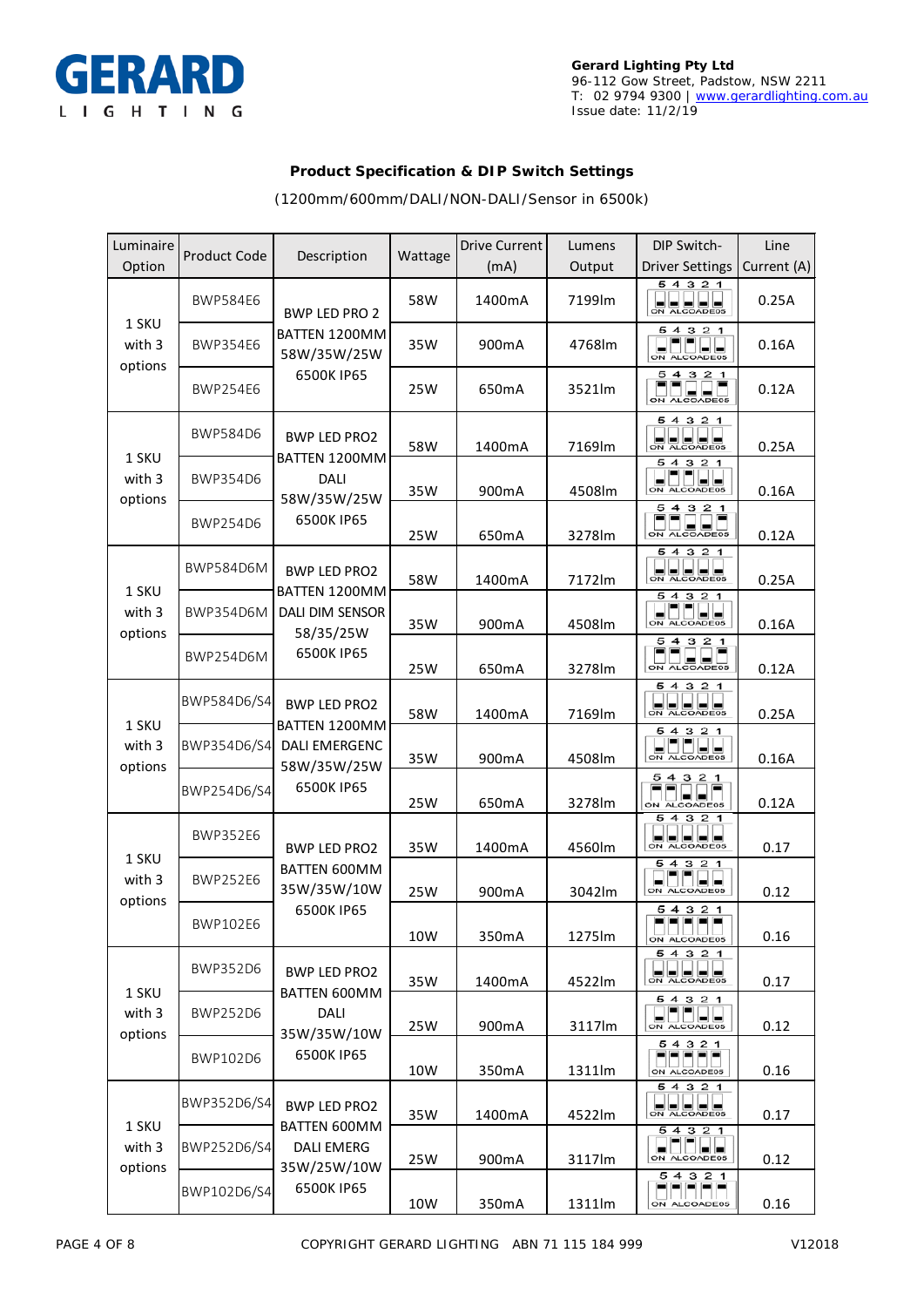

#### **Service & Operation BWP LED PRO2 – Emergency Codes only**

Normal Operation: Maintained Emergency Operation.

Battery: Sealed Lithium Iron Phosphate (LiFePO4) rechargeable battery pack. As per AS/NZS 2293, it is required that the battery pack is discharged and recharged at least once every 6 months.

In case of a replacement, same brand and type of battery pack must be used. Allow 24 hours charging time before carrying out any discharge tests.

Charge Duration: 16 Hours Discharge Duration: 2 Hours (Initial test)

Test Switch: If manual test switch pressed, the fixture will operate from its battery supply. Please ensure battery plug is connected to the inverter battery terminal.

| <b>BWP LED PRO2 (All Codes)</b>  |       |  |  |  |
|----------------------------------|-------|--|--|--|
| Specification Item               | Value |  |  |  |
| Inrush Current Ipeak             | 10A   |  |  |  |
| Duration T50 @ 50% Ipeak         | 200uS |  |  |  |
| <b>Miniature Circuit Breaker</b> | QTY   |  |  |  |
| Drivers per MCB 10A Type B       | 18    |  |  |  |
| Drivers per MCB 16A Type B       | 29    |  |  |  |
| Drivers per MCB 20A Type B       | 37    |  |  |  |
| Drivers per MCB 25A Type B       | 46    |  |  |  |
| Drivers per MCB 10A Type C       | 21    |  |  |  |
| Drivers per MCB 16A Type C       | 34    |  |  |  |
| Drivers per MCB 20A Type C       | 43    |  |  |  |
| Drivers per MCB 25A Type C       | 54    |  |  |  |
| Drivers per MCB 10A Type D       | 24    |  |  |  |
| Drivers per MCB 16A Type D       | 39    |  |  |  |
| Drivers per MCB 20A Type D       | 49    |  |  |  |
| Drivers per MCB 25A Type D       | 62    |  |  |  |

#### **Inrush Current & Breaker Recommendation Table**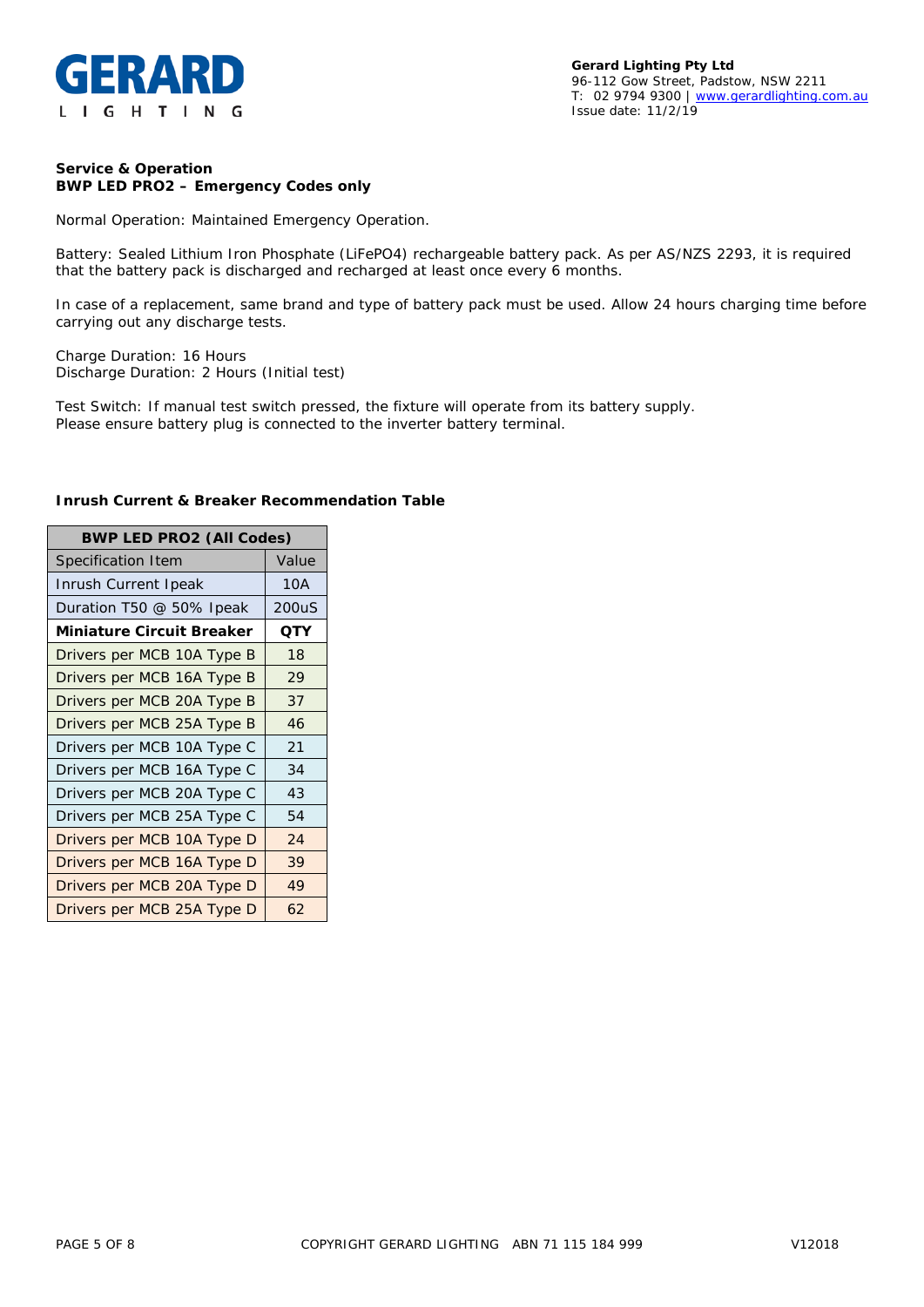

**Gerard Lighting Pty Ltd** 96-112 Gow Street, Padstow, NSW 2211 T: 02 9794 9300 | [www.gerardlighting.com.au](http://www.gerardlighting.com.au/) Issue date: 11/2/19

## **Installation**

Step 1: Take the Weatherproof Batten and Accessories out from the packaging.



Step 2: Open the Clips

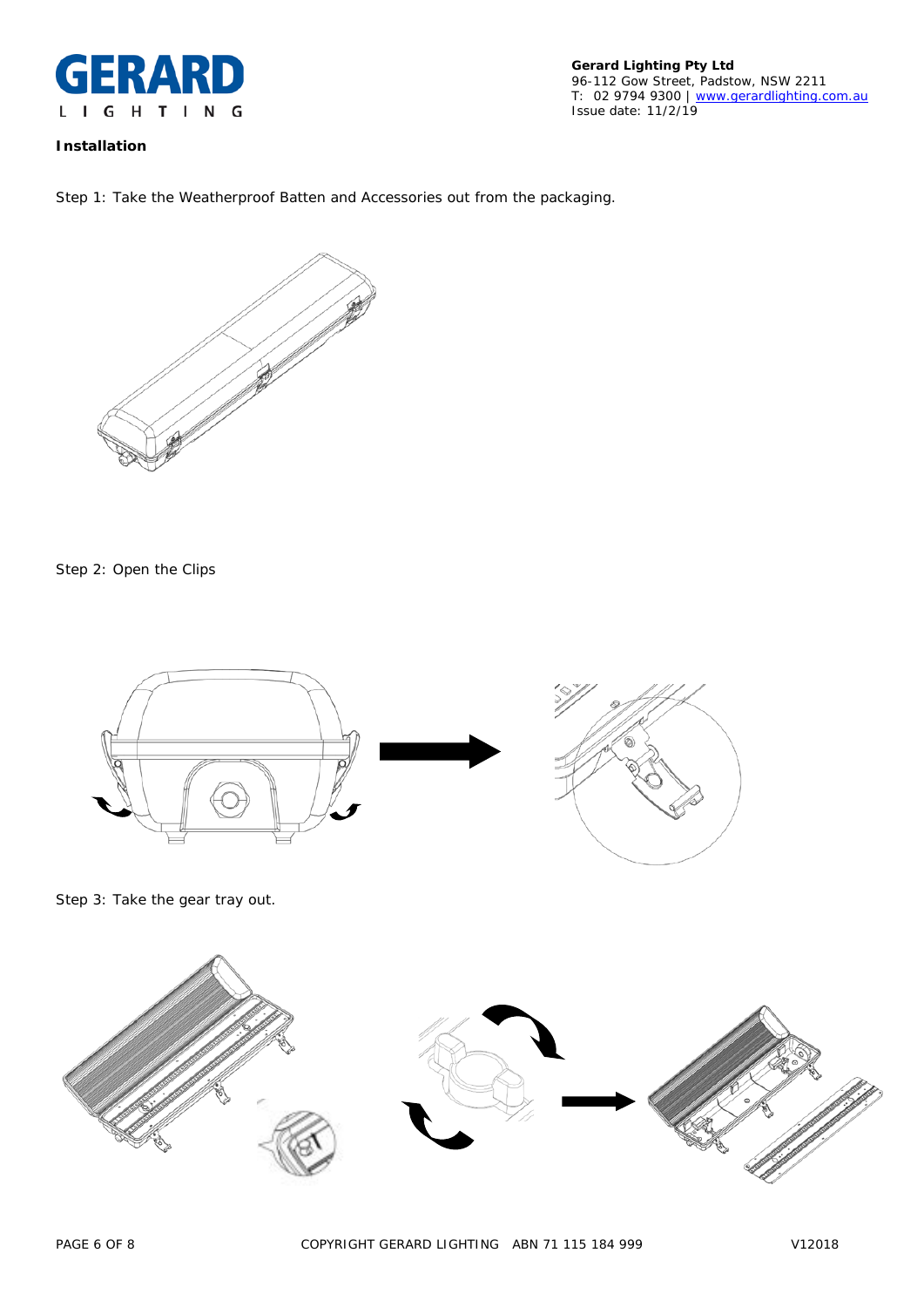

Step 4: Take the cable gland out and connect the AC cable.



## Step 5: Tighten the cable gland